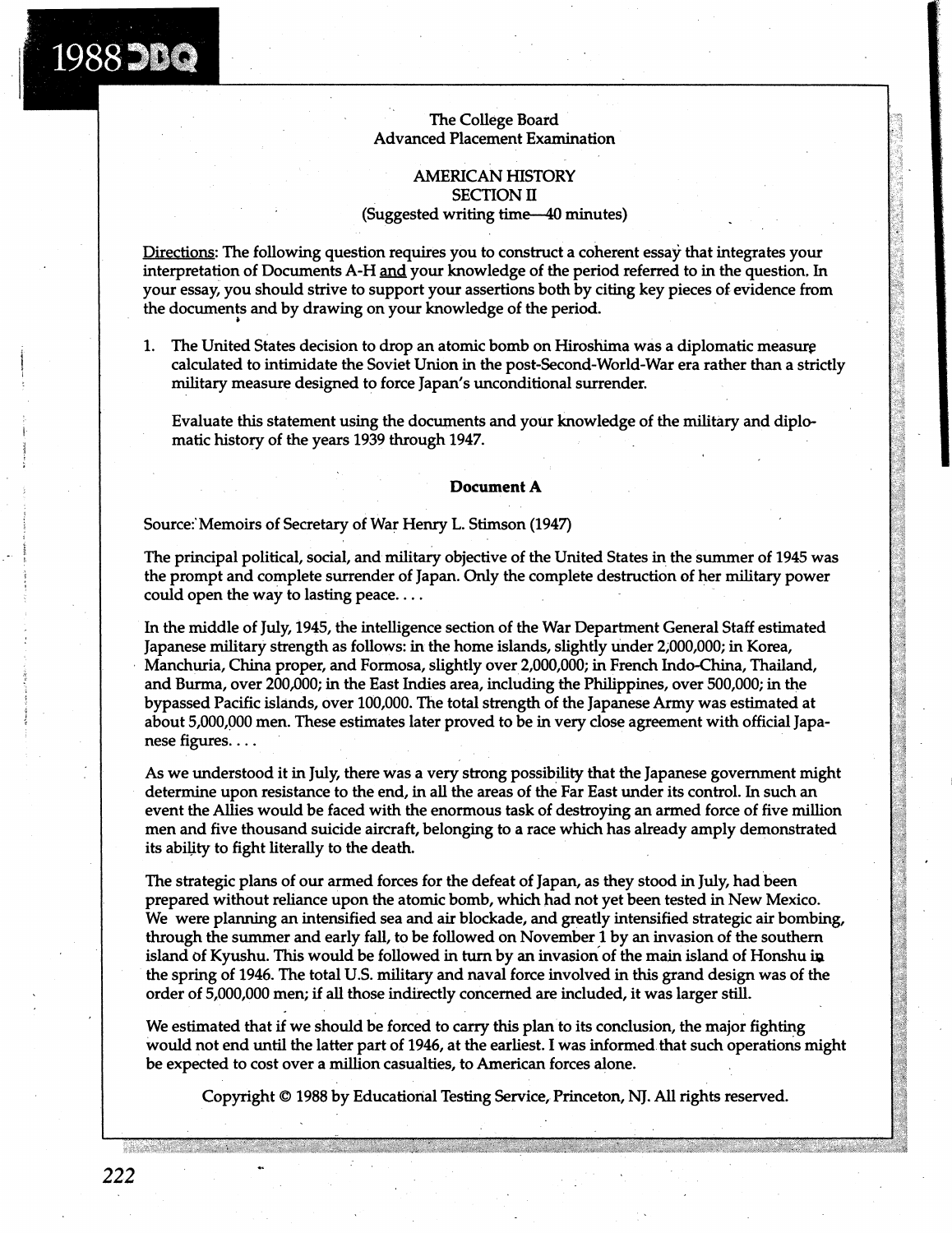# 1988 DBQ

#### **Document B**

Source: Memoirs of General H. H. Arnold, Commander of the American Army Air Force in the Second World War (1949)

The surrender of Japan was not entirely the result of the two atomic bombs. We had hit some 60 Japanese cities with our regular H. E. (High Explosive) and incendiary bombs and, as a result of our raids, about 241,000 people had been killed, 313,000 wounded, and about 2,333,000 homes destroyed. Our B-29's had destroyed most of the Japanese industries and, with the laying of mines, which prevented the arrival of incoming cargoes of critical items, had made it impossible for Japan to carry on a large-scale war. . . . Accordingly, it always appeared to us that, atomic bomb or no atomic bomb, the Japanese were already on the verge of collapse.

#### **Document C**

Source: Dwight D. Eisenhower, recollections of a July 1945 meeting with President Harry S Truman (1948)

Another item on which I ventured to advise President Truman involved the Soviet's intention to enter the Japanese war. I told him that since reports indicated the imminence of Japan's collapse, I deprecated the Red Army's engaging in that war. I foresaw certain difficulties arising out of such participation and suggested that, at the very least, we ought not to put ourselves in the position of requesting or begging for Soviet aid. It was my personal opinion that no power on earth could keep the Red Army out of that war unless victory came before they could get in.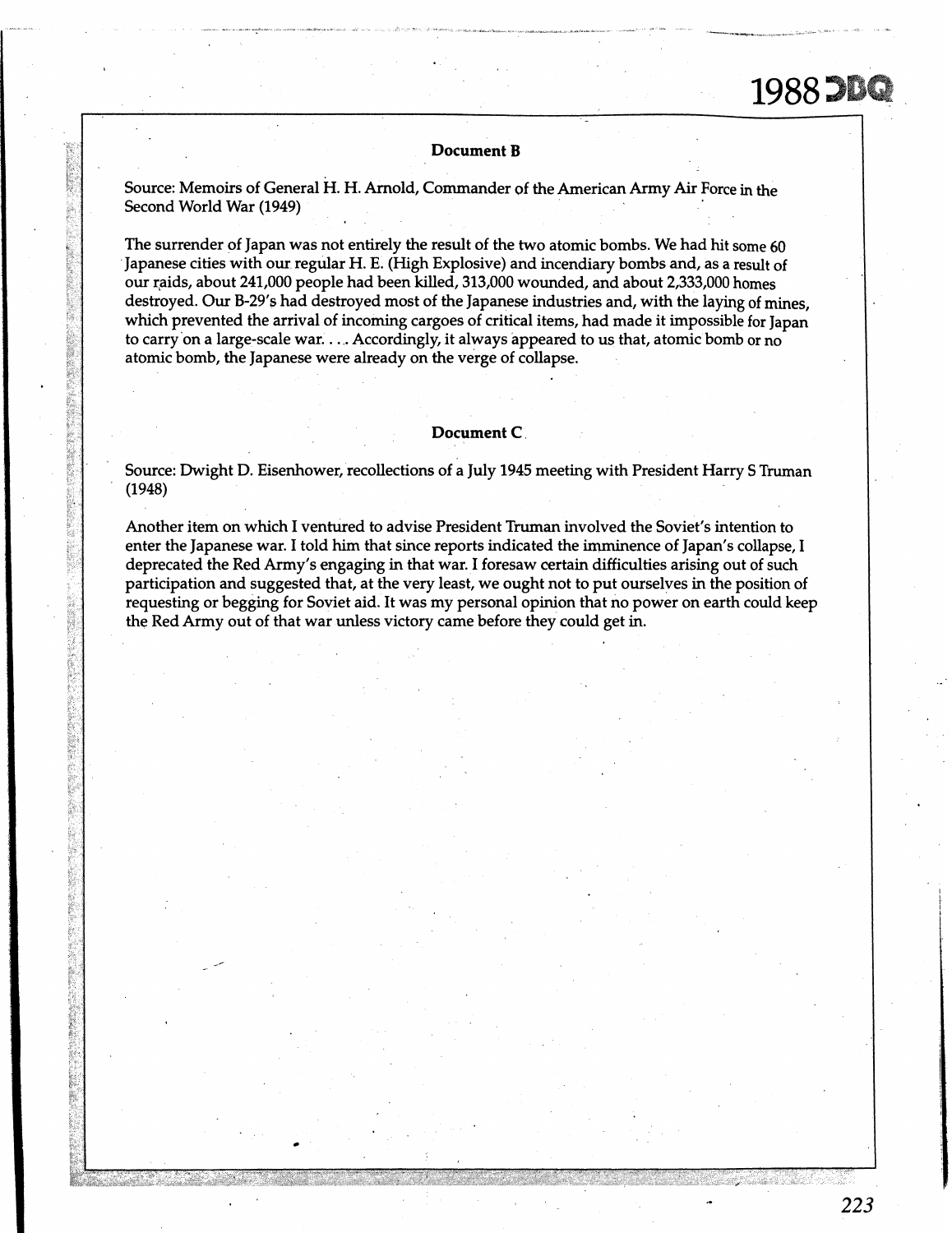# 1988 DDQ

#### **Document D**

Source: Agreements of the Yalta Conference (February 11,1945)

Agreement Regarding Japan

The leaders of the three Great Powers--the Soviet Union, the United States of America and Great Britain-have agreed that in two or three months after Germany has surrendered and the war in Europe has terminated, the Soviet Union shall enter into the war against Japan on the side of the Allies on condition that:

- **1.** The status quo in Outer Mongolia (The Mongolian People's Republic) shall be preserved;
- **2.** The former rights of Russia violated by the treacherous attack of Japan in 1904 shall be restored, viz.:
	- (a) the southern part of Sakhalin as well as all the islands adjacent to it shall be returned to the Soviet Union,
	- @) the commercial port of Dairen shall be internationalized, the preeminent interests of the Soviet Union in this port being safeguarded and the lease of Port Arthur as a naval base of the U.S.S.R..restored,
	- (c) the Chinese-Eastern Railroad and the South Manchurian Railroad which provides an outlet to Dairen shall be jointly operated by the establishment of a joint Soviet-Chinese Company, it being understood that the preeminent interest of the Soviet Union shall be safeguarded and that China shall retain full sovereignty in Manchuria. . . .

The Heads of the three Great Powers have agreed that these claims of the Soviet Union shall be , unquestionably fulfilled after Japan has been defeated.

For its part the Soviet Union expresses its readiness to conclude with the National Government of China a pact of friendship and alliance between the U.S.S.R. and China in order to render assistance to China with its armed forces for the purpose of liberating China from the Japanese yoke.

> Joseph V. Stalin Franklin D. Roosevelt Winston S. Churchill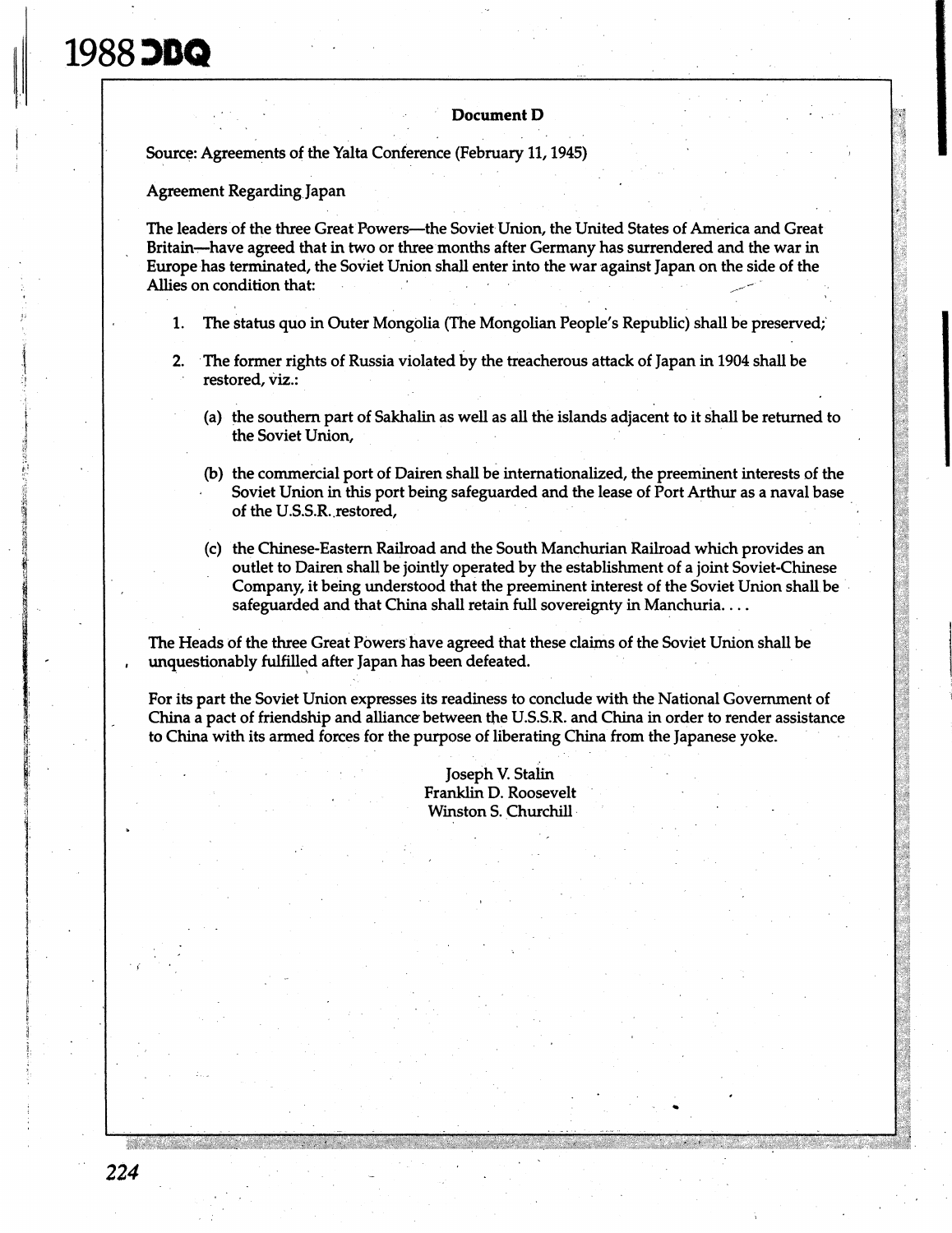#### **Document E**

Source: British Prime Minister Winston Churchill's recollections of news received during the Potsdam Conference, July **1945 (1953)** 

On July **17** world-shaking news had arrived. . . .

The atomic bomb is a reality. . . . Here then was a speedy end to the Second World War, and perhaps to much else besides. . . Up to this moment we had shaped our ideas towards an assault upon the homeland of Japan by terrific air bombing **and** by the invasion of very large armies. . . .

Now all this nightmare picture had vanished. In its place was the vision-fair and bright indeed it seemed-of the end of the whole war in one or two violent shocks. . . .

Moreover, we should not need the Russians. The end of the Japanese war no longer depended upon the pouring in of their armies for the final and perhaps protracted slaughter. We had no need to ask favours of them. **A** few days later I mentioned to **Mr.** Eden: "It is quite clear that the United States do not at the present time desire Russian participation in the war against Japan." The array of European problems could therefore be faced on their merits and according to the broad principles of the United Nations. We seemed suddenly to have become possessed of a merciful abridgment of the slaughter in the East and of a far happier prospect in Europe. I have no doubt that these thoughts were present in the minds of my American friends.

#### **Document F**

Source: Nuclear physicist Leo Szilard's recollection of a **1945** meeting between James Byrnes and a group of concerned atomic scientists **(1949)** 

The question of whether the bomb should be used in the war against Japan came up for discussion. Mr. Byrnes did not argue that it was necessary to use the bomb against the cities of Japan in order to win the war. He knew at that time, as the rest of the Government knew, that Japan was essentially defeated and that we could win the war in another six months. At that time **Mr.** Byrnes was much concerned about the spreading of Russian influence in Europe. . . . Mr. Byrnes' concern about Russia I fully shared, but his view that our possessing and demonstrating the bomb would make Russia more manageable in Europe I was not able to share. Indeed I could hardly imagine any premise more false and disastrous upon which to base our policy, and I was dismayed when a few weeks later I learned that he was to be our Secretary of State.